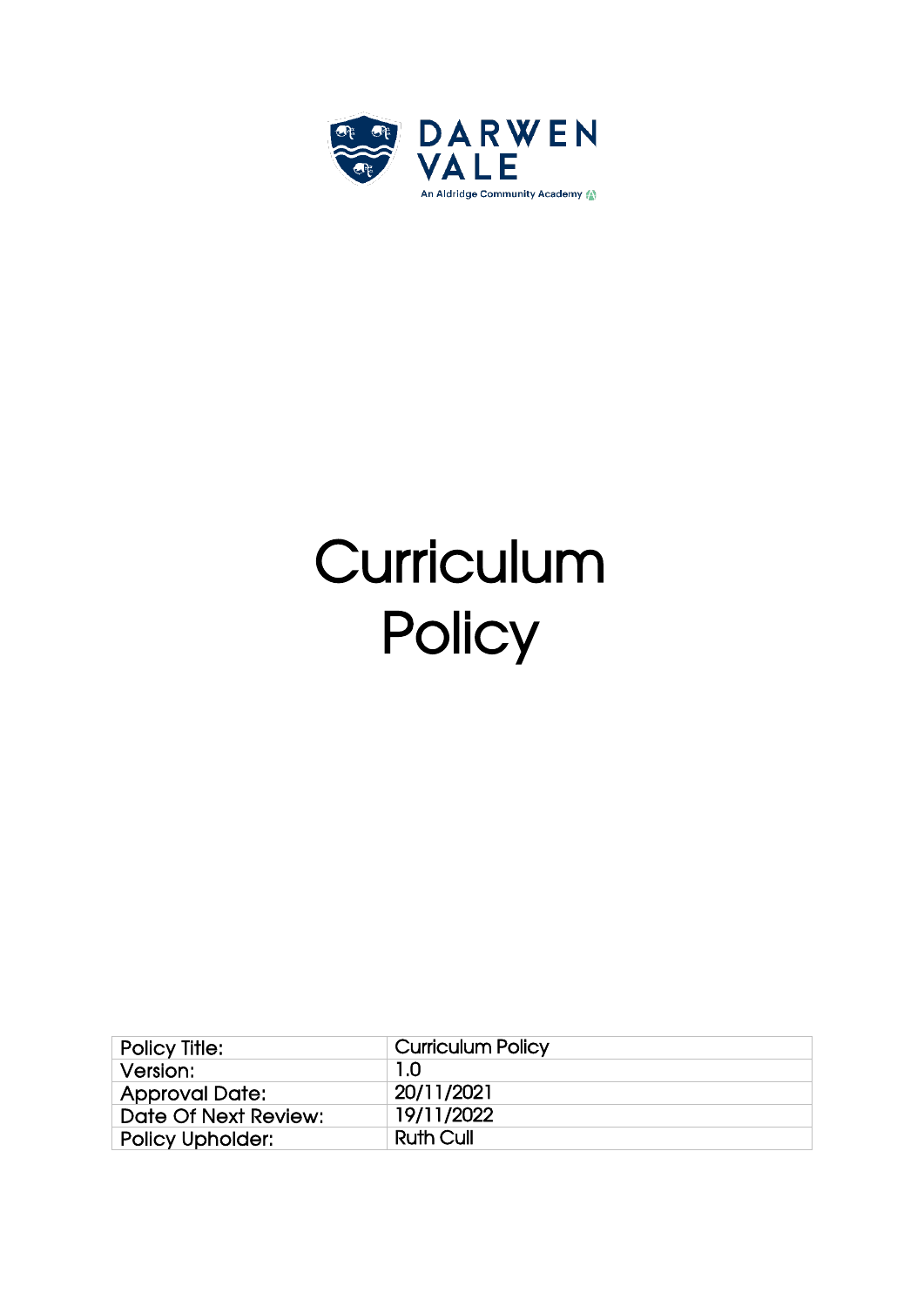# **Curriculum Policy**

# **Curriculum vision/rationale**

# **School vision:**

# *For all students to achieve beyond their personal expectations and prior attainment, and to experience an enjoyable and outstanding education*

# **What are we trying to achieve?**

# **Why are they learning what they are?**

We have spent time as school leaders contemplating what our students need to know to be successful in life. Our vision is for all students to achieve beyond their personal expectation and prior attainment and to experience an enjoyable and outstanding education. This vision has been carefully created to raise aspirations. We want our students to aspire to go to university if that is appropriate for them, and if not for them to choose a career that is challenging, fulfilling and economically secure and develop the knowledge, skills, and qualifications to be successful in that career. Blackburn with Darwen historically was a prosperous region with textiles and mining forming most of the job market. This market has declined and resulted in Blackburn with Darwen being one of the most deprived local authority districts in the UK. There are significantly less economically active citizens in BwD than the UK average, 12.4% of the Authority's population have no qualifications compared to 7% nationally, and the average weekly salary is much lower than the National average. There are opportunities however, the building of the M65 motorway in 1997 has brought business and investment to the town. One of the problems for Blackburn residents in recent years is that they have not been sufficiently qualified to take advantage of these opportunities. Only 29% of BwD residents hold qualifications at NVQ level 4 or above (Degree level) compared to 39% nationally. In addition, a culture of worklessness (16.3% workless households compared to 14.3% nationally) can mean for some student's education is not always seen as a viable route to a better future. The evidence is clear, this lack of qualifications on average in BwD residents means that the average percentage of BwD residents employed in Group 1-3 jobs; managers, professionals, technical is 37 compared to a national average of 47%. We want to change this for our young people. Our curriculum is based on 6 curriculum touchstones:

- An emphasis on the core subjects of English, Maths and Science. We must ensure that our students are literature, numerate and understand how the world around them works.
- A strong emphasis on an academic core including the ebacc subjects that develop cultural capital and prepare students for life in a modern democratic country. The ebacc subjects have been shown to have several benefits including being essential to study at degree level and improving access to university. Russel group universities favour facilitating subjects (Ebacc subjects). Research has also shown that the study of these subjects has a direct impact on performance in English and Maths
- A belief that the curriculum should be as broad as possible for as long as possible. We want to develop rounded individuals. We want to develop students who want to make the world a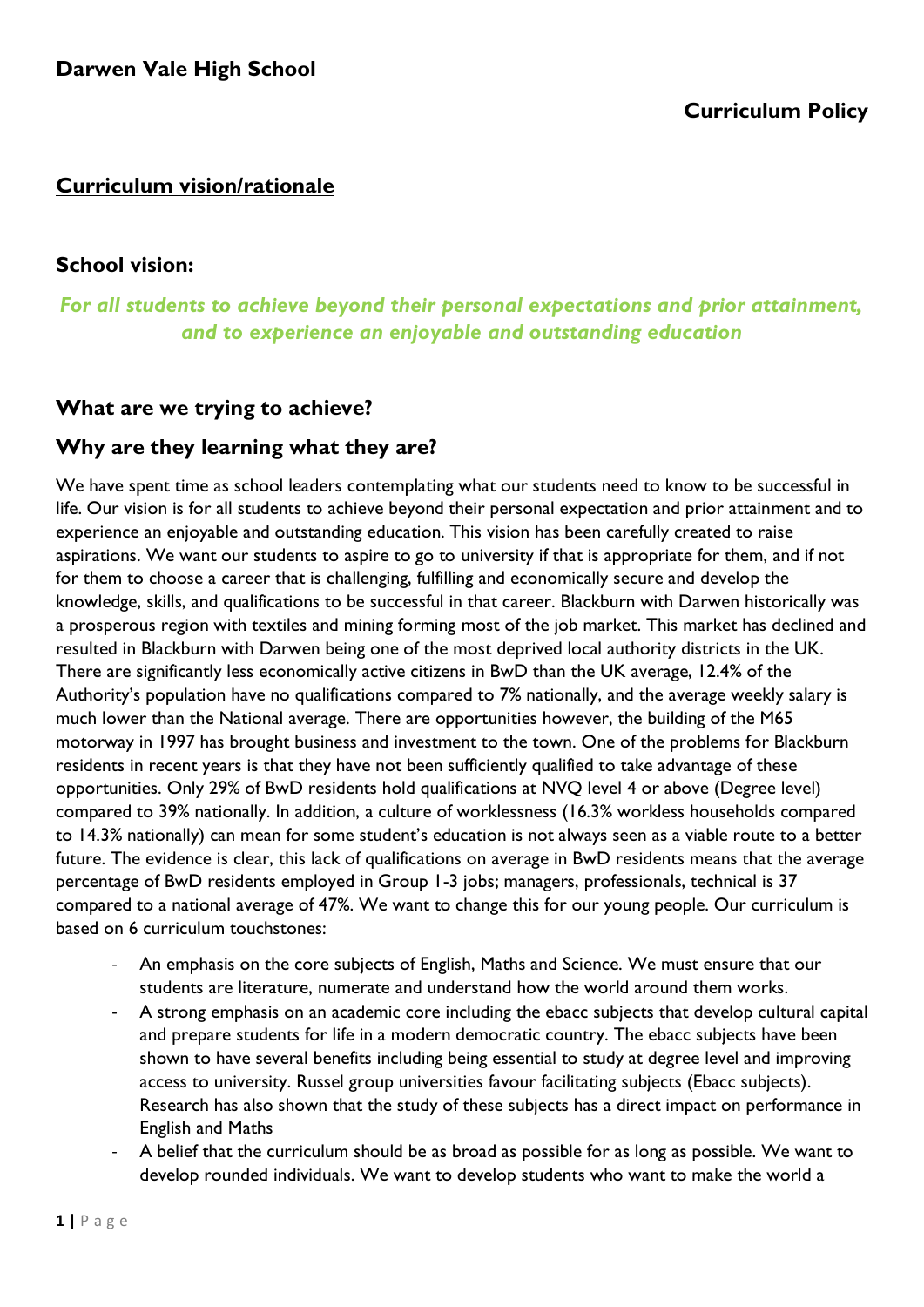better place. To do this our students need to learn knowledge, skills, concepts, and attitudes in areas such as mathematics, literacy and linguistics, science, and technology but also aesthetic and creative, human, and social, moral, and physical. To not involve pupils sufficiently in all these areas and elements is to leave their education lacking in some respects.

- A commitment to giving students the opportunity to study the arts and technology for as long as possible but with a commitment to allow students to personalise their diet as they move through the school. The arts are good for the soul. We promote creativity across the curriculum but within the Arts there exists the opportunities for students to experience the sheer joy of creating a piece of music, a painting, or an expression in the form of dance or drama. The study of the arts is good for the mental wellbeing of our young people. Technology has a value way beyond providing young people with a career path into manufacturing. We are an increasingly technological society and technological literacy is essential for our young people to understand the world around them. The study of technology also helps students to relate subjects such as maths and science to the real-world giving relevance to the whole curriculum.
- To develop students personal, social and health and health education including high quality careers advice and independent guidance.
- To develop student's entrepreneurial skills and qualities

This policy links to our policies on Equality, Teaching and Learning, SEND (Special Educational Needs and Disabilities) and our procedures regarding Homework and Assessment.

# **What do we want for them by the time we leave? What destinations and next steps are we preparing them for?**

Any research of employability skills reveals that employers want a range of soft skills and hard skills (actual subject specific knowledge and skills achieved through qualifications) In terms of those hard skills, we are committed to preparing our students for the world of work or

employment. There is growth in the employment market in the North of England but there is also additional competition for jobs. Analysis of growth indicates that by 2022 half of jobs will be managerial, professional, or associate professional. These will require candidates to hold relevant qualifications at Level 4 or above. Technology will pervade the job market and boundaries between sectors will begin to break down requiring flexibility in candidates. 40% of employers prefer students to hold a degree in STEM (Science, Technology, engineering, and Maths) subjects and 19% expressed a preference for candidates with a Business-related degree. We are committed to raising aspirations and supporting our young people to go to university where that is appropriate. Through this we will facilitate their route into those jobs. Students will need, and we will provide access to those facilitating subjects at GCSE (Ebacc) to increase their chances of going to and staying at university. We will also offer a broad and relevant suite of qualifications at KS4 that give students the opportunity to continue their study of the Arts but adding the opportunity for our students to gain qualifications in technology and business qualifications.

The world economic forum has identified 16 core skills that it has split into 3 different areas:

## **Skills**

- Literacy
- Numeracy
- Scientific literacy
- ICT literacy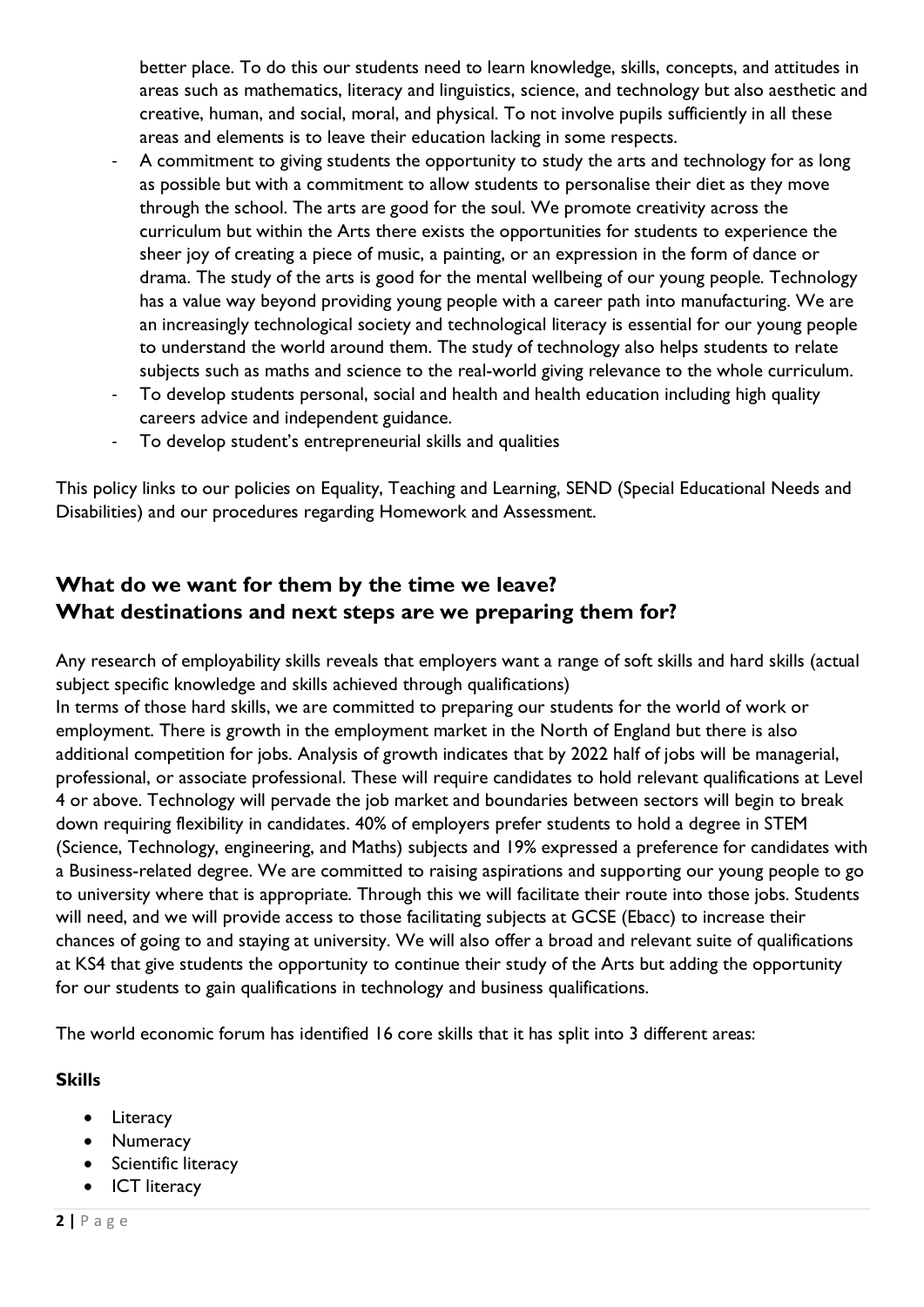- Financial literacy
- Cultural and civic literacy

## **Abilities**

- Communication
- Creativity
- Critical thinking
- Collaboration

## **Qualities**

- Curiosity
- Initiative
- Perseverance/grit
- Adaptability
- Leadership
- Social cultural awareness

Further to this recent employer surveys have indicated that literacy and numeracy skills are vital. A weakness in these skills can affect performance in everyday tasks. For example, the ability to draw out information effectively from written texts and instructions, produce written communication, or work through calculations and make sense of numerical data.

# **What are our student's needs?**

With these factors in mind, we have formulated our curriculum touchstones. The touchstones form our strategic aims for curriculum underpinned by research. Our curriculum directly supports these aims. We know this because we have deliberately designed our KS3 and 4 curriculums with the touchstones at the forefront of our thinking. You will see from our curriculum map on page 4 that the curriculum is based directly on the 6 touchstones; 1. The core of maths and English, 2. The Ebacc subjects, 3. Breadth, 4. A focus on the Arts and technology, 5. Personal, social and Health education and 6. The entrepreneurial skills and qualities that an Aldridge school prizes. In addition, we have looked carefully at our cohort of students. We are a truly comprehensive school that draws students from a wide variety of backgrounds and with different ability profiles. We are committed to preparing these students for the next phase of their lives and we actively encourage the aspiration to go on to Higher education. We are proud of our tradition as the former Darwen Grammar school and an emphasis on high academic standards will always be at the heart of what we do. We recognise that some of our young people need support with:

- Having high aspirations for themselves
- Ensuring that they have a good standard of literacy
- Developing resilience, self-discipline, and initiative
- Developing a growth mind set
- Developing confidence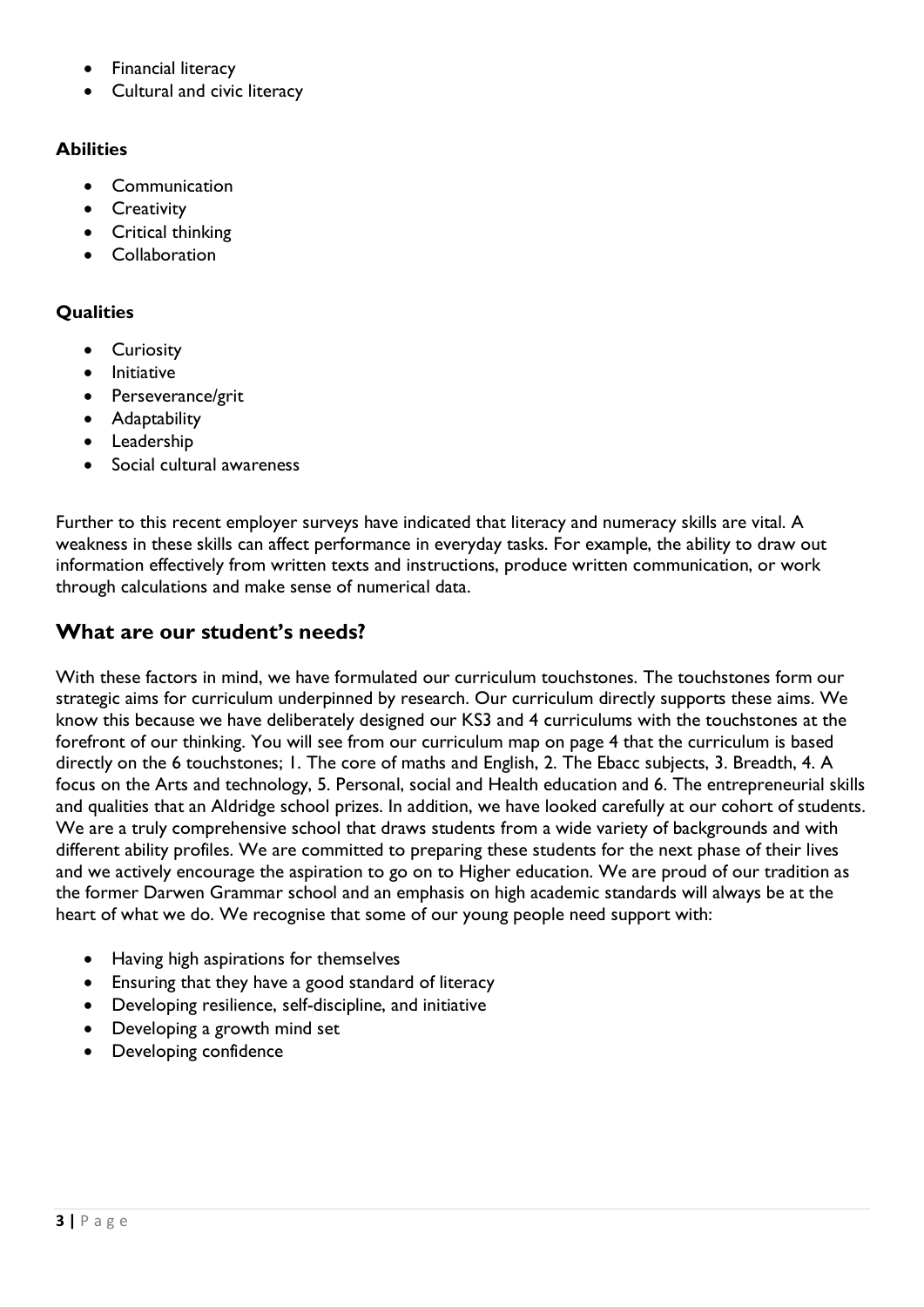**How does our curriculum specifically prepare students for their next steps? How does it deliver the curriculum touchstones? How does it address the needs of OUR learners?**

**Key stage 3 curriculum – subjects and allocation of hour-long periods (except Vale Values @ 25 min)**

| <b>Subject</b>                     | Year 7        | Year 8        | Year 9        |  |
|------------------------------------|---------------|---------------|---------------|--|
| <b>English</b>                     | 5             |               |               |  |
| Maths                              |               |               |               |  |
| <b>Science</b>                     |               |               |               |  |
| <b>History</b>                     | າ             | 2             |               |  |
| Geography                          |               |               |               |  |
| <b>MFL</b>                         |               | า             |               |  |
| Creatives                          |               |               |               |  |
| <b>Performing Arts</b>             |               |               |               |  |
| <b>RE</b>                          | 6 x Drop down | 6 x Drop down | 6 x Drop down |  |
|                                    | days          | days          | days          |  |
| <b>PE</b>                          |               |               |               |  |
| <b>ICT</b>                         |               |               |               |  |
| Vale Values - SRE/Citizenship/PSHE | 90 mins       | 90 mins       | 90 mins       |  |
|                                    | 25            | 25            | 25            |  |

#### **Key Stage 4**

|                      | Year            |                 |  |
|----------------------|-----------------|-----------------|--|
| <b>Subject</b>       | $\overline{10}$ | Year II         |  |
| English              | 5               | 5               |  |
| Maths                | 5               | 5               |  |
| <b>Science</b>       | 5               | 5               |  |
| Option A             | 3               | 3               |  |
| Option B             | 3               | 3               |  |
| Option C             | 3               | 3               |  |
| <b>PE</b>            |                 |                 |  |
|                      | $6 \times 5$    |                 |  |
| RE                   | PA              | $6 \times 5$ PA |  |
| Vale Values -        | 90              | 90 minutes      |  |
| SRE/Citizenship/PSHE | minutes         |                 |  |

# **The touchstones in practice:**

## **Touchstone 1**

*An emphasis on the core subjects of English, Maths and Science. We must ensure that our students are literature, numerate and understand how the world around them works.*

The curriculum touchstones shape our curriculum at Key Stage 3 and 4. We are committed to a strong focus on the Core. We give more time for English Maths and Science at Key Stage 3 and 4. This is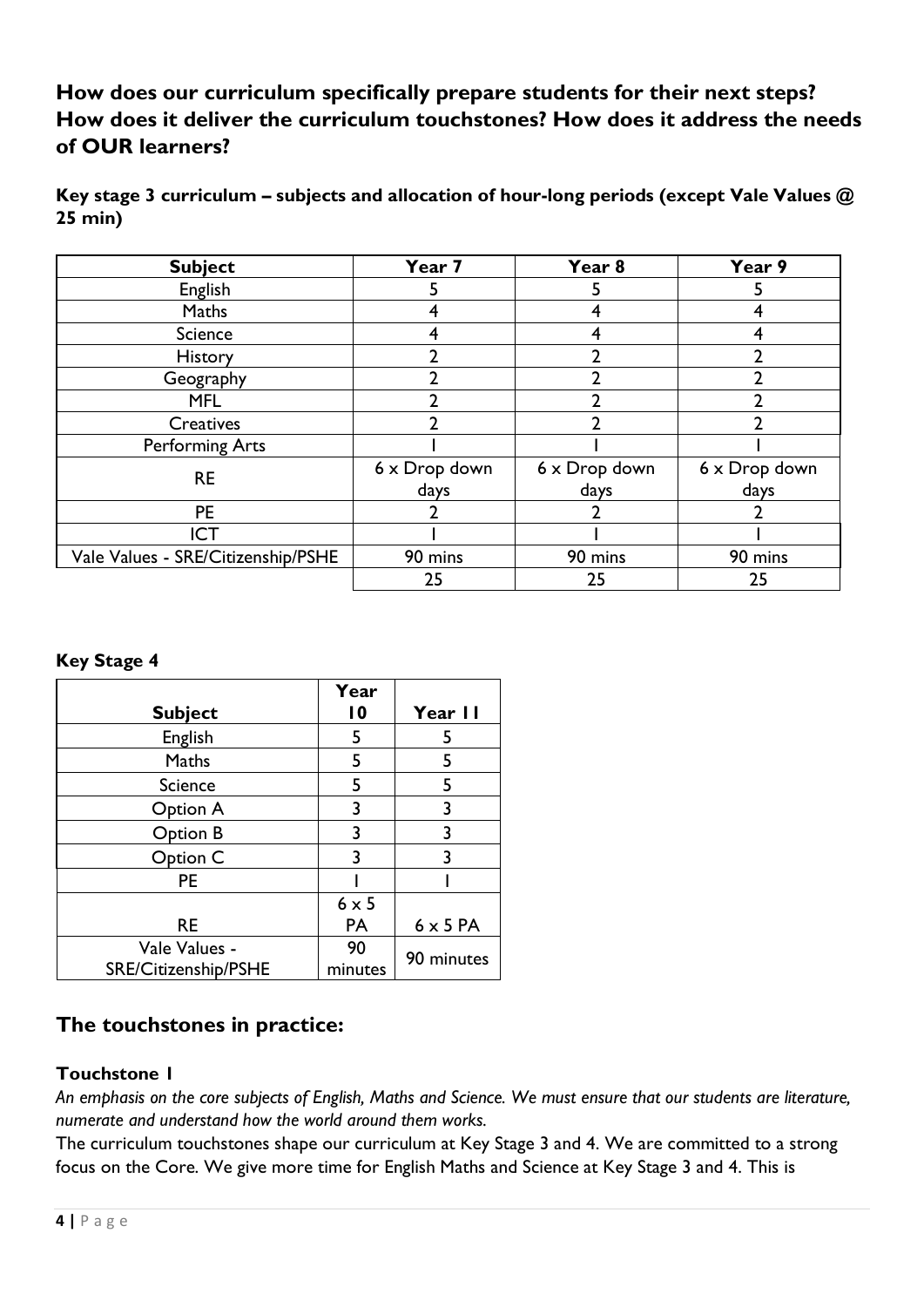intentional as we are seeking to prepare students for life after they leave us considering the views of those in further education and employers.

To support our aim to develop students who are literate and effective communicators we explicitly provide more time for English. Students have five periods of English each week and in Key Stage 3 follow the ARK Mastery curriculum. This curriculum has been developed in line with DFE (Department for Education) aims and has been proven to enhance student progress. Students who follow Ark Mastery make four months more progress than students not following the programme. The curriculum is knowledge based and teaches grammar and vocabulary acquisition explicitly. It is unashamedly focused on the study of classic high-quality texts such as Shakespeare's "The Tempest", Jane Eyre, and Oliver Twist. The English curriculum is designed so that every child can achieve challenging goals. Our lessons include explicit definitions of key learning that students must be proficient in before they move on. The key knowledge and skills are sequenced carefully, and students practice and apply new learning in different contexts. The English Mastery programme is rooted in the latest cognitive and educational research.

Whilst we are committed to students following a broad, balanced, and rich curriculum that has Ebacc at its heart, we recognise that many students do not have the requisite literacy skills to effectively access the curriculum. We currently have 5.7% of pupils with a reading age below 7 and 9% with a reading age between ages 7 to 9. These pupils will be identified using GL Reading Assessments. Many of these pupils also have a specific learning difficulty, a speech and language difficulty or a global learning delay. We have three qualified members of staff working in these areas and pupils will be withdrawn to work on the appropriate programme for them, either in small groups or one-to-one. Individual learning plans will be in place for each pupil, and these will allow classroom teachers to transfer learning back into the classroom. Programmes will include Read, Write, inc., IDL, Inference training, and Rainbow Reader. Each pupil will receive a specific programme tailored to their need. We aim to retest regularly to get students to a point where they can access the full curriculum. Within the classroom, teaching staff are aware of the reading age of all pupils. They pre-teach vocabulary and scaffold texts to enable all pupils to access them.

To develop students who are numerate and prepared for further study or employment and life we invest a considerable proportion of curriculum time into maths. Students study maths for 4 hours in KS3 and for 5 hours in KS4. In Year 7 and 8 students follow the Mathematics Mastery curriculum and in Year 9, 10 and 11 students follow a curriculum which has been designed by a range of Maths specialists working at DVHS, in schools across the Trust and overseen by the Trust Leads for Mathematics.

The curriculum is fully aligned with National Curriculum expectations, with years 7, 8 and 9 aligning with the KS3 curriculum and year 10 and 11 aligning with the KS4 curriculum and the Edexcel specification.

The curriculum design at all years carefully maps out the development of cumulative sufficient knowledge and skills for future learning. We believe that students need to develop both knowledge and skills throughout all learning to truly master that topic. We believe in the theory of using a spiral curriculum based on cognitive theory advanced by Jerome Bruner (1960) which has three key features: students revisit topics themes and subjects several times throughout their school career; the complexity of the topic or theme increases with each revisit (aligned with the expectations of the National Curriculum) and that new learning has a relationship with old learning and is put in context with old information. The benefits ascribed to this approach include that the information is reinforced and solidified each time the student revisits the topic, the spiral allows for logical progression from simplistic ideas to complicated ideas and that throughout their educational experience, students are encouraged to apply early knowledge to later course objectives.

We want to develop students to be able problem solvers, logical thinkers, and lifelong mathematicians, by developing their reasoning, how they make connections and their ability to think mathematically. These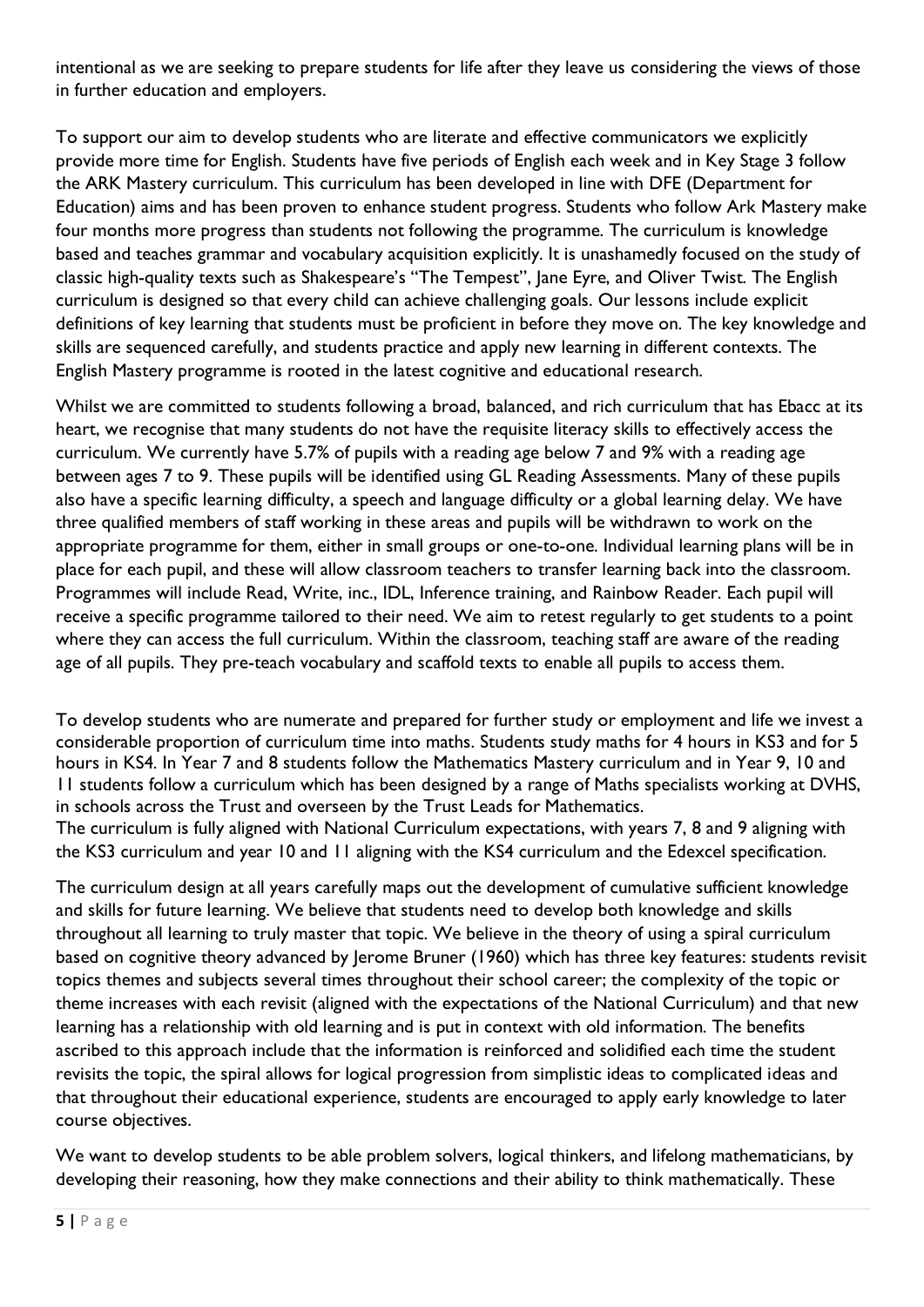three elements form a basis for the development of the Mathematics Mastery curriculum and is also replicated in the planning and curriculum in years 9, 10 and 11.

Throughout their time learning Maths at DVHS, we invest in ensuring that all students can achieve regardless of background. We want to level the playing field and ensure that no student is left behind. We use Data Driven Instruction to ensure that any gaps in knowledge are identified and closed every day.

We invest a considerable proportion of time into science to develop scientific literacy and an appreciation and understanding of the world our young people live in. In Science students follow a curriculum that we have developed as part of a collaboration project across our MAT. It goes beyond the national curriculum at KS3 to support our young people in their understanding of the world around us, scientific method and origins of life and the Universe. It teaches the knowledge, skills and understanding along with developing scientific schema around Wynne Harlen's Big Ideas of science. At Key Stage 4 students can opt to study separate sciences and are given an additional three periods each week to acquire the additional content and spend time exploring more challenging material to prepare themselves. We also offer students the option to study GCSE Astronomy to learn more about our position in the solar system. All our students study the Core Science AQA combined option unless they have chosen the separate sciences.

## **Touchstone 2:**

*A strong emphasis on an academic core including the ebacc subjects that develop cultural capital and prepare students for life in a modern democratic country*

We do not narrow the curriculum. We offer a broad and balanced 3-year key stage 3 that has the ebacc subjects at its heart. We give more curriculum time to the subjects we believe will develop cultural capital; History, Geography and MFL. Our understanding of the term cultural capital is taken from the national curriculum definition provided here; 'It is the essential knowledge that pupils need to be educated citizens, introducing them to the best that has been thought and said and helping to engender an appreciation of human creativity and achievement.' History will play a significant role in providing students with that knowledge through its links to all other subjects; the study of ideas, concepts and thinking, the study of art and music and philosophy throughout history. We do however recognise the huge importance of the creative subjects in developing student's powers of imagination and self-expression and the confidence to believe that they can contribute to human creativity and achievement. We have evaluated our curriculum for all subjects. Our middle level leaders have audited their coverage of the national curriculum. They have identified the knowledge, skills and understanding students will need at the end of each academic year. They have produced overview documents that outline this content and enable an evaluation of the curriculum in each key stage. They have used these overviews to break down that identified content and write mid-term plans that sequence the learning to enable students to build knowledge and skills progressively and logically. They have considered carefully how to dovetail KS3 and 4. Where we have identified that we need to develop our curriculum further we have worked with other organisations to ensure that our curricula are of an extremely high quality. This allows us to focus our internal continuous professional development on the implementation of those curricula, teaching and learning. To this end we have adopted the ARK Mastery curriculum for Key Stage 3 Geography. Where we have purchased appropriate commercial curriculums weekly planning time is built into each week to enable staff and leaders to consider how best to adapt them for the pupils at Darwen Vale.

# **Touchstones 3 and 4**

*A belief that the curriculum should be as broad as possible for as long as possible*

*A commitment to giving students the opportunity to study the arts and technology for as long as possible but with a commitment to allow students to personalise their diet as they move through the school*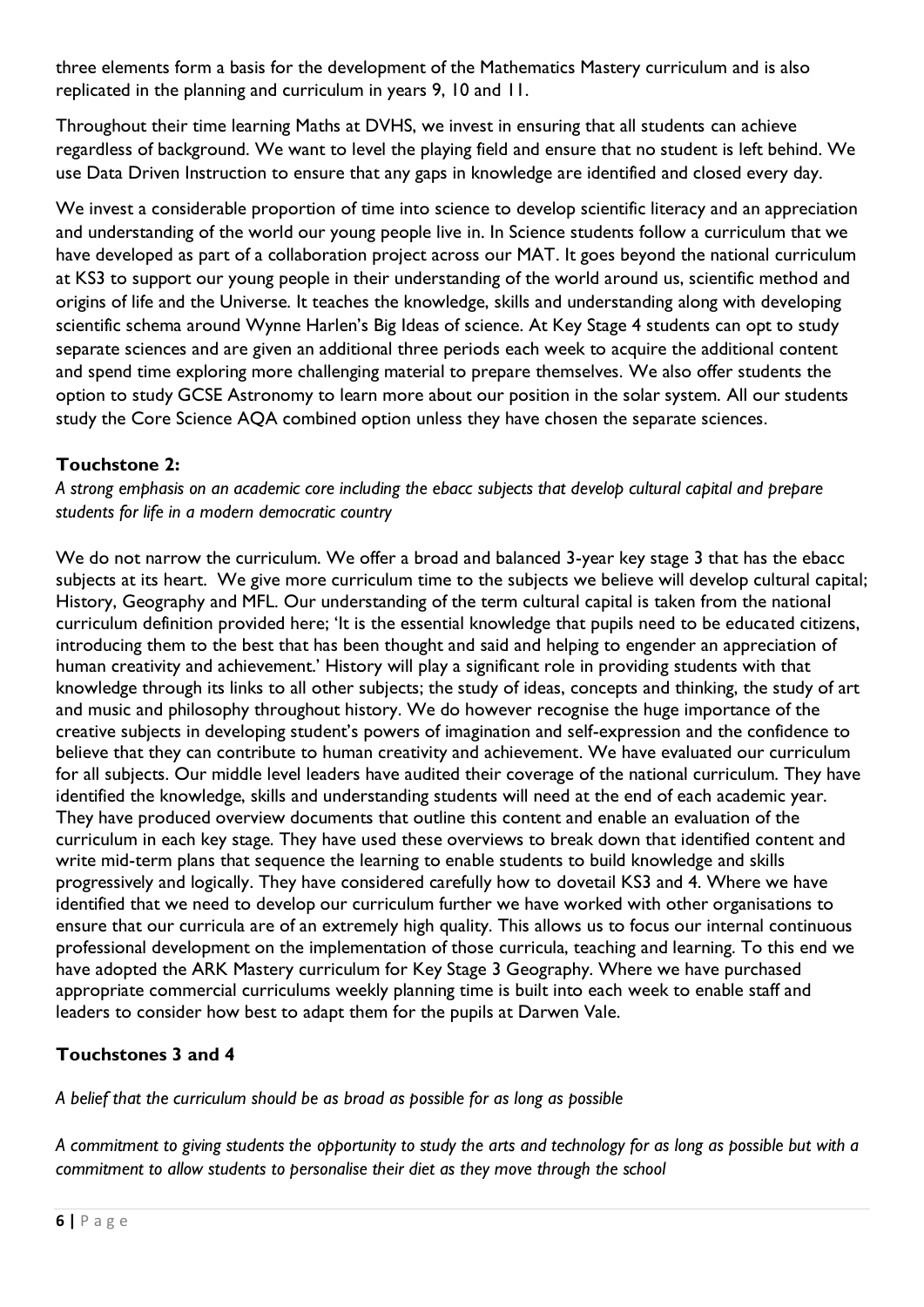We are committed to developing our student's creative and technological abilities. We deliver a range of artistic and practical technology curriculum choices within our "creatives" lessons. These comprise art, food technology, graphics, textiles, design technology, and photography. They are taught on a carousel. We teach music discreetly as we feel it is important for the development of cultural capital. We want students to appreciate the richness of the arts and recognise that this appreciation can help students know who they are, engage with the world around them and navigate choices in the future. Cultural capital can help young people to achieve their goals and it facilitates social mobility. This is particularly important for our young people. In year 9 in preparation for their key stage 4 study, students both music and drama as discreet one-hour lessons in preparation for selecting GCSE subjects to support their preferred option/career route.

We believe that drama can play a vital role in developing student's confidence. In year 7 and 8 drama is taught through six drop down days. These drop-down days provide sessions of a meaningful length for our specialist drama staff to deliver high quality tuition. A full appreciation of the different mediums of drama is important to equipping our learners with cultural capital that they may not ordinarily be exposed to.

# **Touchstone 5**

*To develop students personal, social and health and health education including high quality careers advice and independent guidance.*

We are committed to developing young people who know how to stay healthy both mentally and physically. We believe that participation in team sports and individual sports is incredibly important in teaching students about cooperation and determination. This is in addition to developing the knowledge and skills to participate in activities that will enrich their lives whilst at Vale and beyond. Education needs to be about enjoyment, and we believe that giving students the time to play sports and games is fundamental to their development and growth.

We are intensely aware of the need for schools to provide students with outstanding personal, social and health education. The Vale Values programme we have developed is delivered in tutor time. Tutor time is 25 minutes each day, so our students receive over 1 hour each week of time dedicated to the explicit teaching of statutory Sex and Relationships Education, statutory citizenship, British Values and aspects of the PSHE (Personal and Social and Health Education) programme that we think our young people need to know.

# **Touchstone 6**

## *To develop student's entrepreneurial skills and qualities*

We are an Aldridge school and the values that we prize at Aldridge are amongst the so called "soft skills" that are prized so highly by employers. We encourage our teachers and our students to exemplify the Aldridge qualities in their lessons:

- Passion
- Determination
- Risk taking
- Teamwork
- Problem solving
- Creativity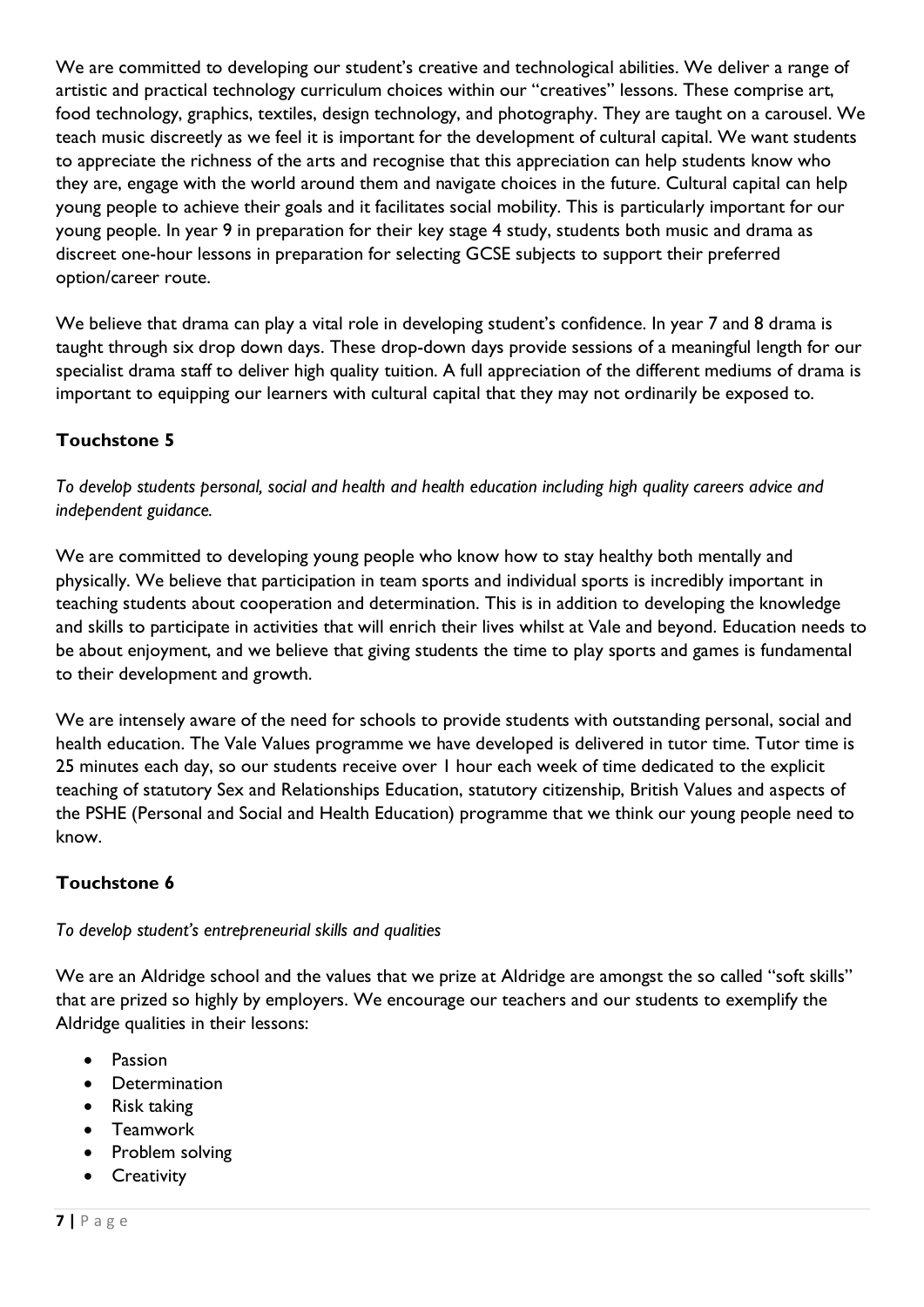We further support the development of these qualities through our pastoral system and through our curriculum and wider school life enrichment programme; the "vale offer"

At Key Stage 4 we provide increased curriculum time for our core subjects and parity across the core. We provide 3 periods weekly for the students to follow their passions. We believe that this approach is representative of our curriculum touchstones.

We offer the students to study additional GCSEs in:

- Triple Science
- History
- Geography
- French
- Music
- Drama
- Art
- Photography
- PE
- Dance
- Business Studies
- Computer Science

We believe strongly that high quality Careers advice and independent guidance is essential to ensure that our students are selecting option subjects that are appropriate for their ability and are preparing them for further education and employment that they have identified as being a preferred route for them.

#### **"The Vale offer"**

We strongly believe that the wider curriculum must support the taught curriculum. We identify a series of encounters and opportunities that have been carefully mapped out and will support the taught curriculum whilst providing a rich diet of experiences which will develop cultural capital and are indicative of our curriculum touch stones.

| <b>AREA</b>                    | Year 7                                                                                                          | Year 8                                                                 | Year 9               | Year 10                           | Year 11                            |
|--------------------------------|-----------------------------------------------------------------------------------------------------------------|------------------------------------------------------------------------|----------------------|-----------------------------------|------------------------------------|
| <b>Curriculum</b>              |                                                                                                                 |                                                                        |                      |                                   | English $-$<br><b>Theatre Trip</b> |
| <b>Curriculum</b><br>- Science | Manchester<br>Museum<br>Zoolab Visit<br><b>MOSI</b><br><b>BAE Systems</b><br>roadshow<br>Dinosaur<br>Dome Visit | <b>Blackpool Zoo</b><br>Jodrell Bank<br><b>BAE Systems</b><br>roadshow | <b>Big Bang Fair</b> | <b>GCSE Science</b><br>Live Event |                                    |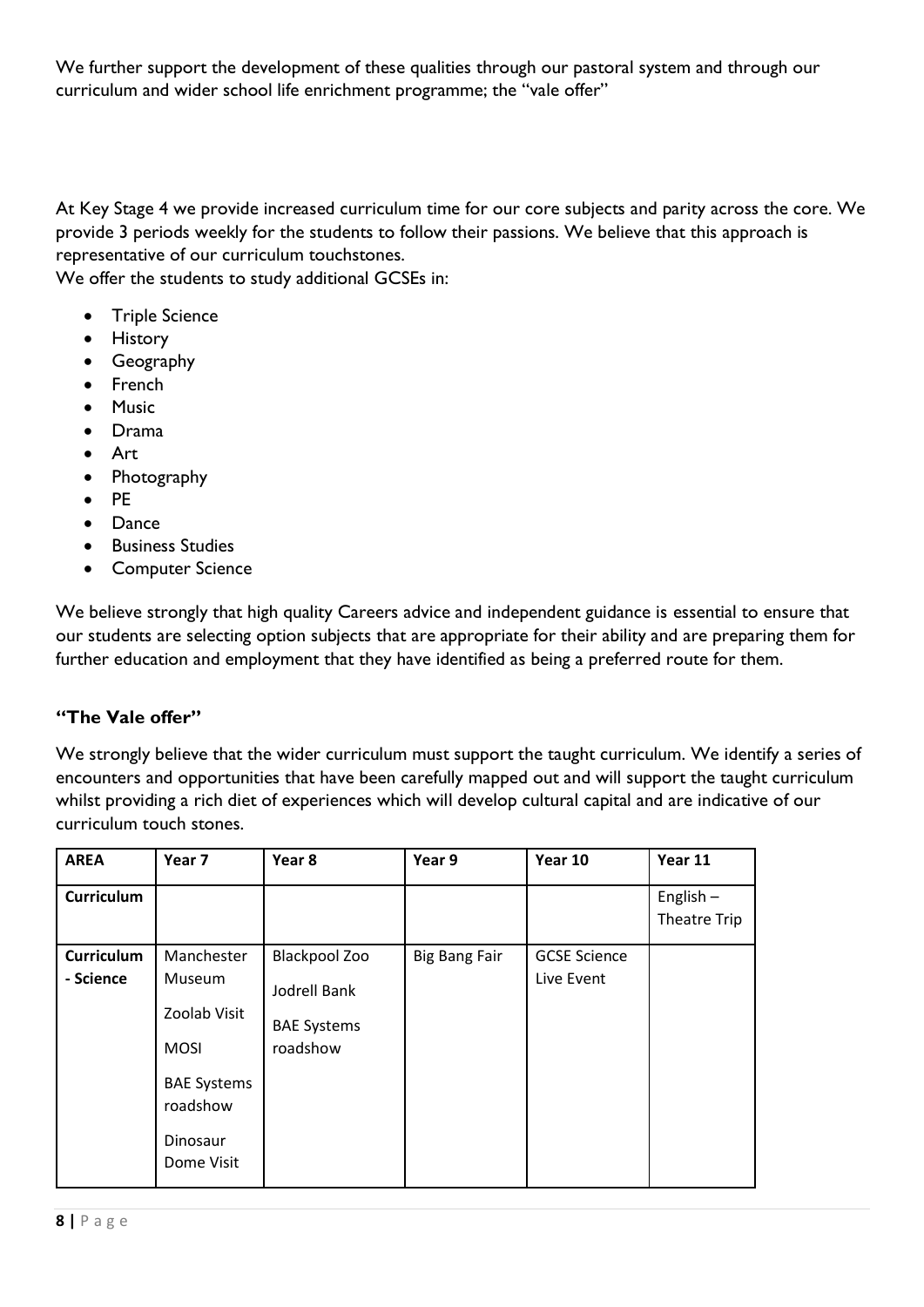| Curriculum<br>- MFL                         | Lille<br>Christmas<br>Markets                                                                                                                                                     | Normandy<br>Château<br>Residential                                                                                                                                   | Normandy<br>Château<br>Residential                                                                                                                                               | Nice &<br>Monaco<br>Residential.                                                                                                                                                 |                                                                                                                                                                                   |
|---------------------------------------------|-----------------------------------------------------------------------------------------------------------------------------------------------------------------------------------|----------------------------------------------------------------------------------------------------------------------------------------------------------------------|----------------------------------------------------------------------------------------------------------------------------------------------------------------------------------|----------------------------------------------------------------------------------------------------------------------------------------------------------------------------------|-----------------------------------------------------------------------------------------------------------------------------------------------------------------------------------|
| <b>Team</b><br><b>Building</b>              | Lake District<br>Residential                                                                                                                                                      | <b>Boot Camp</b>                                                                                                                                                     | <b>British</b><br>Exploring<br>Society x 3<br>trips                                                                                                                              | Lake District<br>Residential                                                                                                                                                     |                                                                                                                                                                                   |
| <b>Careers</b>                              | <b>DVHS</b><br>Careers fair                                                                                                                                                       | <b>DVHS Careers fair</b><br>Go to work day<br>(trip)                                                                                                                 | <b>DVHS Careers</b><br>fair<br>Go to work<br>day (trip)                                                                                                                          | <b>DVHS Careers</b><br>fair<br>Blackburn is<br>hiring Careers<br>Event at BRFC<br>(trip)<br>Go to work<br>day (trip)                                                             | <b>DVHS</b><br>Careers fair<br>Mock<br>interviews<br>1-1 Careers<br>advice                                                                                                        |
| Sport-<br>extra<br>curricular               | Football,<br>Rugby,<br>Basketball,<br>Cricket,<br>Softball,<br>Athletics,<br>Fitness,<br>Netball,<br>Rounders,<br>Badminton,<br>Trampolinin<br>g, Dance,<br>Volleyball,<br>Hockey | Football, Rugby,<br>Basketball,<br>Cricket, Softball,<br>Athletics, Fitness,<br>Netball,<br>Rounders,<br>Badminton,<br>Trampolining,<br>Dance, Volleyball,<br>Hockey | Football,<br>Rugby,<br>Basketball,<br>Cricket,<br>Softball,<br>Athletics,<br>Fitness,<br>Netball,<br>Rounders,<br>Badminton,<br>Trampolining,<br>Dance,<br>Volleyball,<br>Hockey | Football,<br>Rugby,<br>Basketball,<br>Cricket,<br>Softball,<br>Athletics,<br>Fitness,<br>Netball,<br>Rounders,<br>Badminton,<br>Trampolining,<br>Dance,<br>Volleyball,<br>Hockey | Football,<br>Rugby,<br>Basketball,<br>Cricket,<br>Softball,<br>Athletics,<br>Fitness,<br>Netball,<br>Rounders,<br>Badminton,<br>Trampolinin<br>g, Dance,<br>Volleyball,<br>Hockey |
| <b>Sport</b><br>Trips/<br><b>Activities</b> | Manchester<br><b>United Trip</b><br>Manchester<br>City Trip<br>Lancashire<br>Lightening<br>Trip<br>Sale Sharks<br>Trip                                                            | Manchester<br><b>United Trip</b><br>Manchester City<br>Trip<br>Lancashire<br><b>Lightening Trip</b><br>Sale Sharks Trip                                              | Manchester<br><b>United Trip</b><br>Manchester<br>City Trip<br>Lancashire<br><b>Lightening Trip</b><br>Sale Sharks<br>Trip                                                       | Manchester<br><b>United Trip</b><br>Manchester<br>City Trip<br>Lancashire<br><b>Lightening Trip</b><br>Sale Sharks<br>Trip                                                       | Manchester<br>United Trip<br>Manchester<br>City Trip<br>Lancashire<br>Lightening<br>Trip<br>Sale Sharks<br>Trip                                                                   |
| <b>Cultural</b>                             | Ski Trip                                                                                                                                                                          | Ski Trip                                                                                                                                                             | Ski Trip                                                                                                                                                                         | Ski Trip                                                                                                                                                                         | Ski Trip<br>Year 11 end<br>of year<br>trip/resident<br>ial (London)                                                                                                               |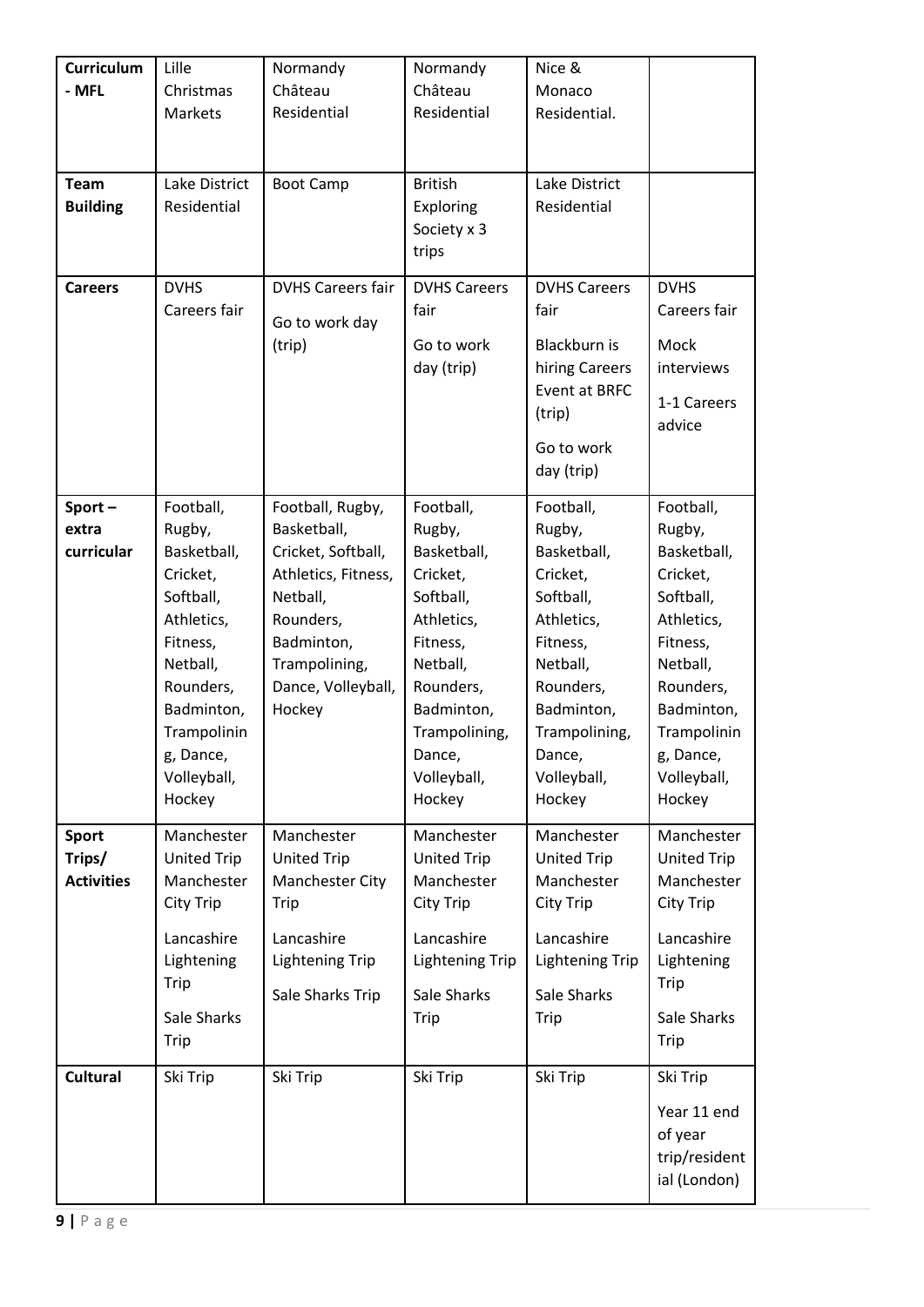#### **Curriculum development in Faculties**

Our curriculum aims are aligned with those of the Multi Academy Trust and the position papers and philosophy behind an Aldridge curriculum – see Curriculum choice and architecture an Aldridge education position statement.

We have clearly set out our aims for the curriculum in this paper and we share these explicitly with our staff. This is very much big picture thinking and this work has been developed in significantly greater detail at Faculty level.

Those big ideas described in our touchstones are broken down in each curriculum area in the following processes and policies:

- Curriculum rationale This is a much more detailed version of the school's curriculum rationale and policy. It outlines the collaborative thinking of leaders and teachers in each faculty area and describes the main concepts of each subject, the seminal content, and ruminations on the sequencing of delivery best suited to maximise student learning, understanding and mastery.
- KS2 4 Overview of knowledge, understanding and skills. This document in grid format lays out in overview the content to be delivered over 3 or 5 years of study. This document should complement the curriculum rationale.
- MTP overview sheets These documents provide an overview of knowledge, understanding and skills in each unit.
- MTPs for each unit of work. These documents in grid format lay out in a lesson-by-lesson format the content to be delivered over that unit of study. This document should complement the curriculum rationale and MTP overview.

These mid-term planning documents form the starting point for teachers in their planning of individual lessons.

That lesson planning is described in more detail in our Teaching and learning handbook and time is afforded for this process to be undertaken in a collaborative way in our weekly co planning sessions.

As a trust and as a school our standard is excellence, and we are seeking to enhance our curriculum unit plans in line with our focus on three school improvement levers. These levers are:

- Student culture
- Lesson observation and feedback
- Data Driven instruction

It is the last of these that we are principally concerned with here. At Darwen vale and within Aldridge DDI is teaching and learning. No instruction or teaching should not be informed by data. This data does not always need to be numerical data but what we describe as micro data; the numbers of students who have not grasped a key learning point evidenced in an exit ticket activity, or the students who performed weakly on a low stakes quiz, indicating an insufficient grasp of knowledge on a particular unit or lesson.

In line with trust best practice, we are reviewing our curriculum plans against a clear rubric – See Evaluation rubric - in a several key areas:

- Sequencing
- Reteach opportunities
- Key learning activities
- Know show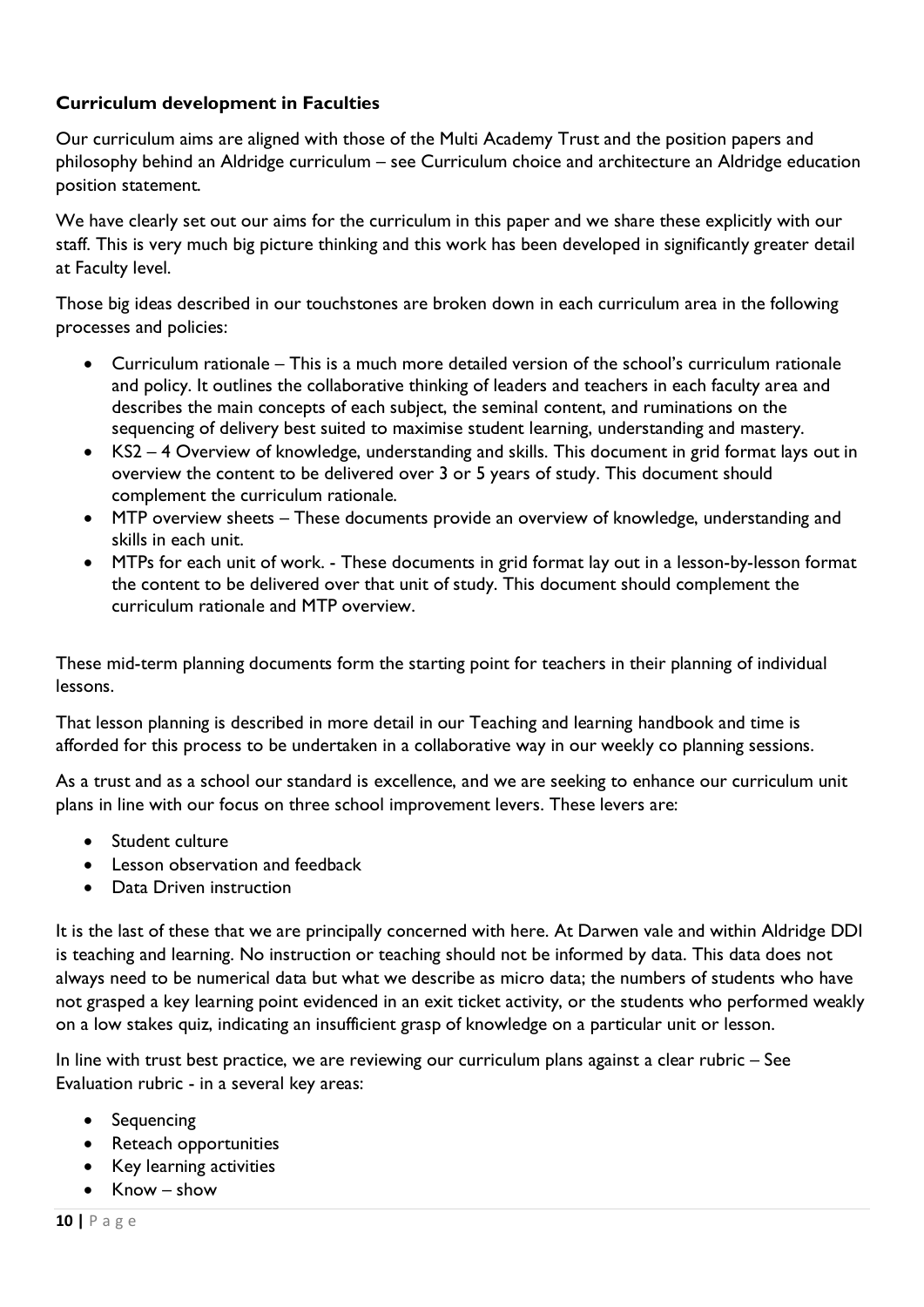- Questioning
- Modelling and guided discussion
- Assessment/DDI opportunities
- Literacy, numeracy, and vocabulary entitlement
- Enrichment

The result of these audits will form a major part of each departments development plan for the academic year. Working collaboratively to develop our curriculum to that standard of excellence.

## **Covid Appendix**

Fundamentally the curriculum for September 2020 remained the same, the number of times allocated to lessons and the subjects delivered did not alter. During lockdown, the school delivered its full timetable through online learning utilising a sophisticated system of engagement and attendance tracking. This allowed us to identify individuals and groups of students who had gaps in their learning, and these were prioritised for intervention and re teaches both during lessons, and in additional sessions delivered by teachers and academic mentors during tutor times, in our period 6 and on Saturdays and during holidays. Some subjects made amendments to their curriculum content due to Covid related restrictions. For instance, Science was unable to deliver practical lessons so in Year 7 they developed a new unit of work to utilise the curriculum time and address significant student misconceptions that had been identified during remote learning regarding student's awareness of evolution and the age of the planet. A full appendix in grid form detailing how each individual subject adapted its curriculum in September 2020, either due to Covid restrictions or to close gaps identified can be found at the end of this document.

We thought carefully about our curriculum touchstones and what is important to our students. To address touchstone 1, we delivered intervention to all year groups via academic mentors in English, Maths and Science and this was crucial to our strategy for ensuring that our students are literate, numerate and understand how our world around them works. This intervention took place during the school day, Period 6, weekends, and school holidays. In Year 7 we also delivered targeted intervention to students who had not fully accessed remote learning during the lockdown, in English, Maths and Science. This was delivered by Core teachers and academic mentors after school weekly.

In terms of touchstone 2, we ensured that our Year 10 students were prioritised for period 6 intervention in terms of their ebacc subjects. We also ran Saturday classes and catch-up schools in the holidays prioritising pupil premium students in Year 10 for whom catch up in those ebacc subjects was necessary.

For Touchstone 5 we continued to deliver the Vale Values (our vehicle for delivering RSE (Relationships and Sex Education), PSHE, British Values and citizenship) curriculum electronically. From this, sensitive subjects which required a more personalised delivery, were removed, and delivered on return to face-toface teaching as per government guidance. Our careers provision continued despite the extensive restrictions. All year 11 pupils received a mock interview, a remote careers fair and continuing advice and guidance around post 16 progression. Other year groups received careers assemblies and activities were completed during form time.

For Touchstone 6 our rewards system was still in place with students being awarded Aldridge attribute points which are based around the 6 attributes: Teamwork, Risk Taking, Passion, Creativity, Determination & Problem Solving. These reward points were still awarded by class teachers for several reasons during the delivery of remote learning.